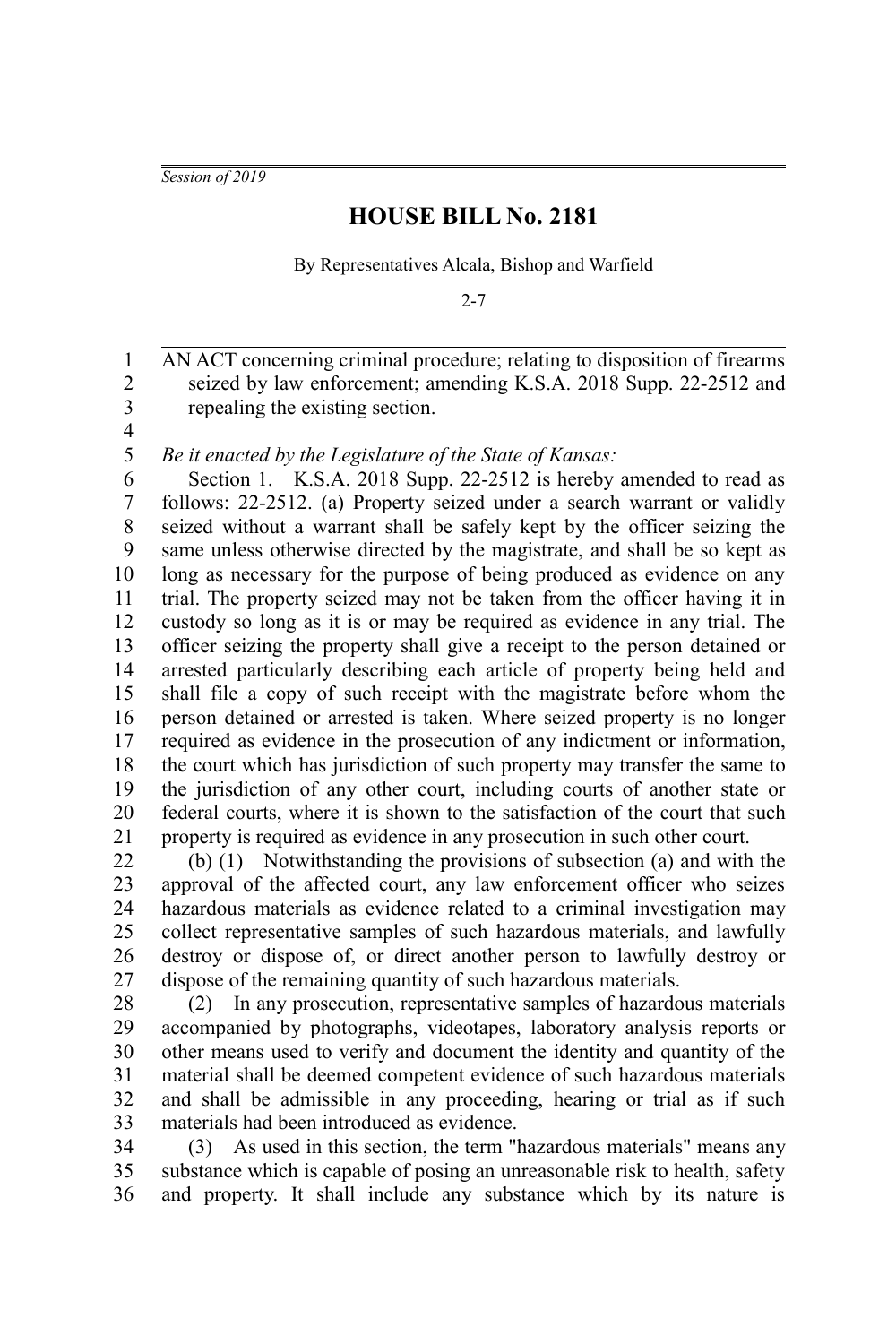explosive, flammable, corrosive, poisonous, radioactive, a biological hazard or a material which may cause spontaneous combustion. It shall include, but not be limited to, substances listed in the table of hazardous materials contained in the code of federal regulations title 49 and national fire protection association's fire protection guide on hazardous materials. 1 2 3 4 5

(4) The provisions of this subsection shall not apply to ammunition and components thereof. 6 7

(c) When property seized is no longer required as evidence, it shall be disposed of as follows: 8 9

(1) Property stolen, embezzled, obtained by false pretenses, or otherwise obtained unlawfully from the rightful owner thereof shall be restored to the owner; 10 11 12

(2) money shall be restored to the owner unless it was contained in a slot machine or otherwise used in unlawful gambling or lotteries, in which case it shall be forfeited, and shall be paid to the state treasurer pursuant to K.S.A. 20-2801, and amendments thereto; 13 14 15 16

(3) property which is unclaimed or the ownership of which is unknown shall be sold at public auction to be held by the sheriff and the proceeds, less the cost of sale and any storage charges incurred in preserving it, shall be paid to the state treasurer pursuant to K.S.A. 20- 2801, and amendments thereto; 17 18 19 20 21

(4) articles of contraband shall be destroyed, except that any such articles the disposition of which is otherwise provided by law shall be dealt with as so provided and any such articles the disposition of which is not otherwise provided by law and which may be capable of innocent use may in the discretion of the court be sold and the proceeds disposed of as provided in subsection  $(c)(3)$ ;  $22$ 23 24 25 26 27

(5) explosives, bombs and like devices, which have been used in the commission of crime, may be returned to the rightful owner, or in the discretion of the court having jurisdiction of the property, destroyed or forfeited to the Kansas bureau of investigation; 28 29 30 31

(6) (A) except as provided in subsections  $(c)(6)(B)$  and (d), any weapon or ammunition, in the discretion of the court having jurisdiction of the property, shall be: 32 33 34

(i) Forfeited to the law enforcement agency seizing the weapon for use within such agency, for sale to a properly licensed federal firearms dealer, for trading to a properly licensed federal firearms dealer for other new or used firearms or accessories for use within such agency-or, for trading to another law enforcement agency for that agency's use *or for destruction by such law enforcement agency*; 35 36 37 38 39 40

(ii) forfeited to the Kansas bureau of investigation for law enforcement, testing or comparison by the Kansas bureau of investigation forensic laboratory; 41 42 43